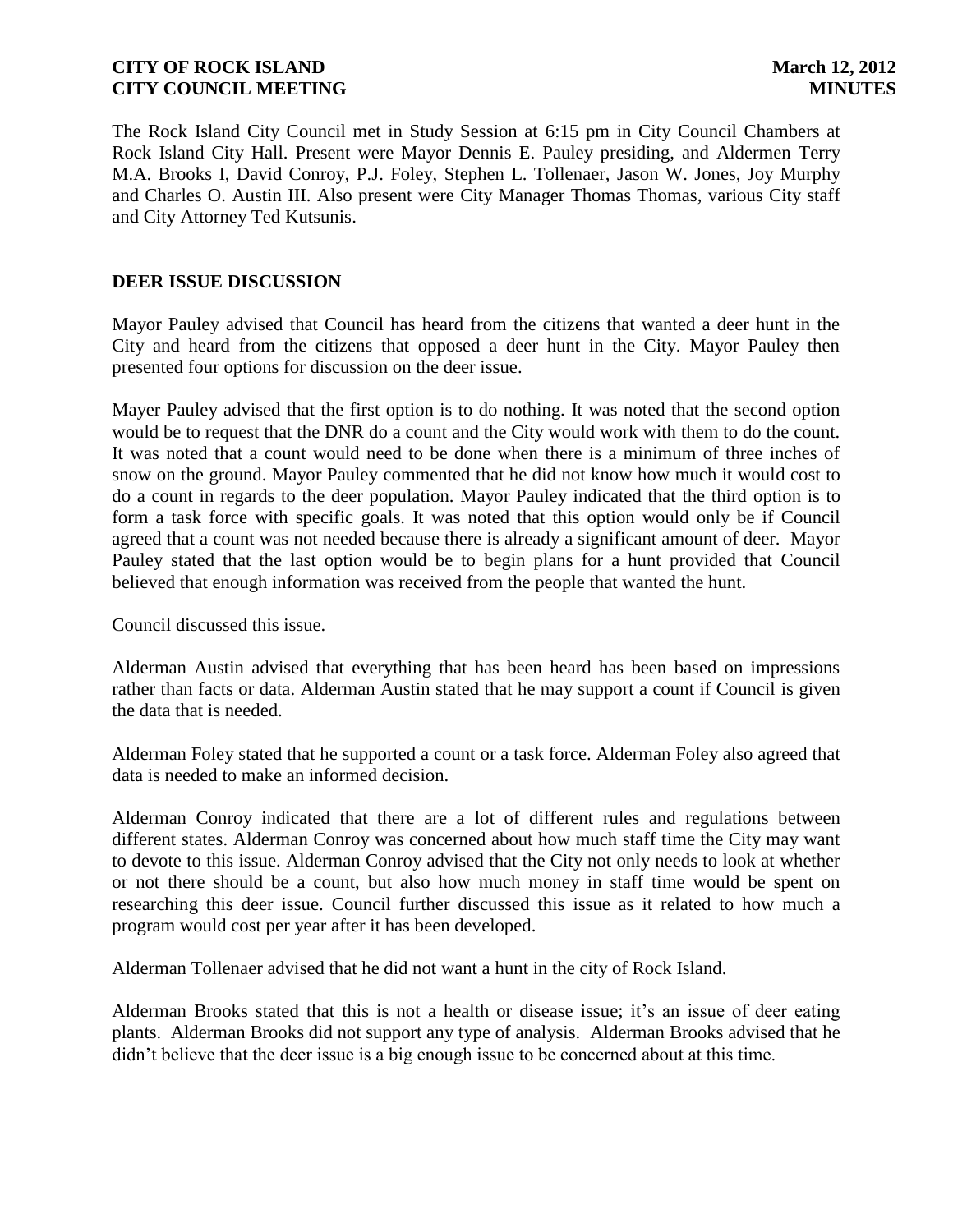Alderman Jones advised that data is needed before any type of decision could be made. Alderman Jones stated that he was not prepared to make a decision.

Alderwoman Murphy stated that she hasn't been convinced that the deer population is a safety issue and Alderwoman Murphy was concerned about cost as it related to research and staff time.

Mayor Pauley advised that he has heard two things from Council, which is that Council wants a count or Council wants a report first on what it would cost to do a count and an estimate of what it would cost to put some type of system in place. It was noted that Mayor Pauley supported a deer count.

After more discussion regarding this issue, Mayor Pauley stated that a written proposal concerning a count should be prepared and a cost estimate of what it would be to implement a program.

### **ADJOURNMENT**

A motion made by Alderman Brooks and seconded by Alderman Conroy to adjourn the meeting carried by the following Aye and No vote. Those voting Aye being, Alderman Brooks, Alderman Conroy, Alderman Foley, Alderman Tollenaer, Alderman Jones, Alderwoman Murphy and Alderman Austin; those voting No, none. The meeting was adjourned at 6:43 pm.

> \_\_\_\_\_\_\_\_\_\_\_\_\_\_\_\_\_\_\_\_\_\_\_\_\_\_\_\_\_\_ Aleisha L. Patchin, City Clerk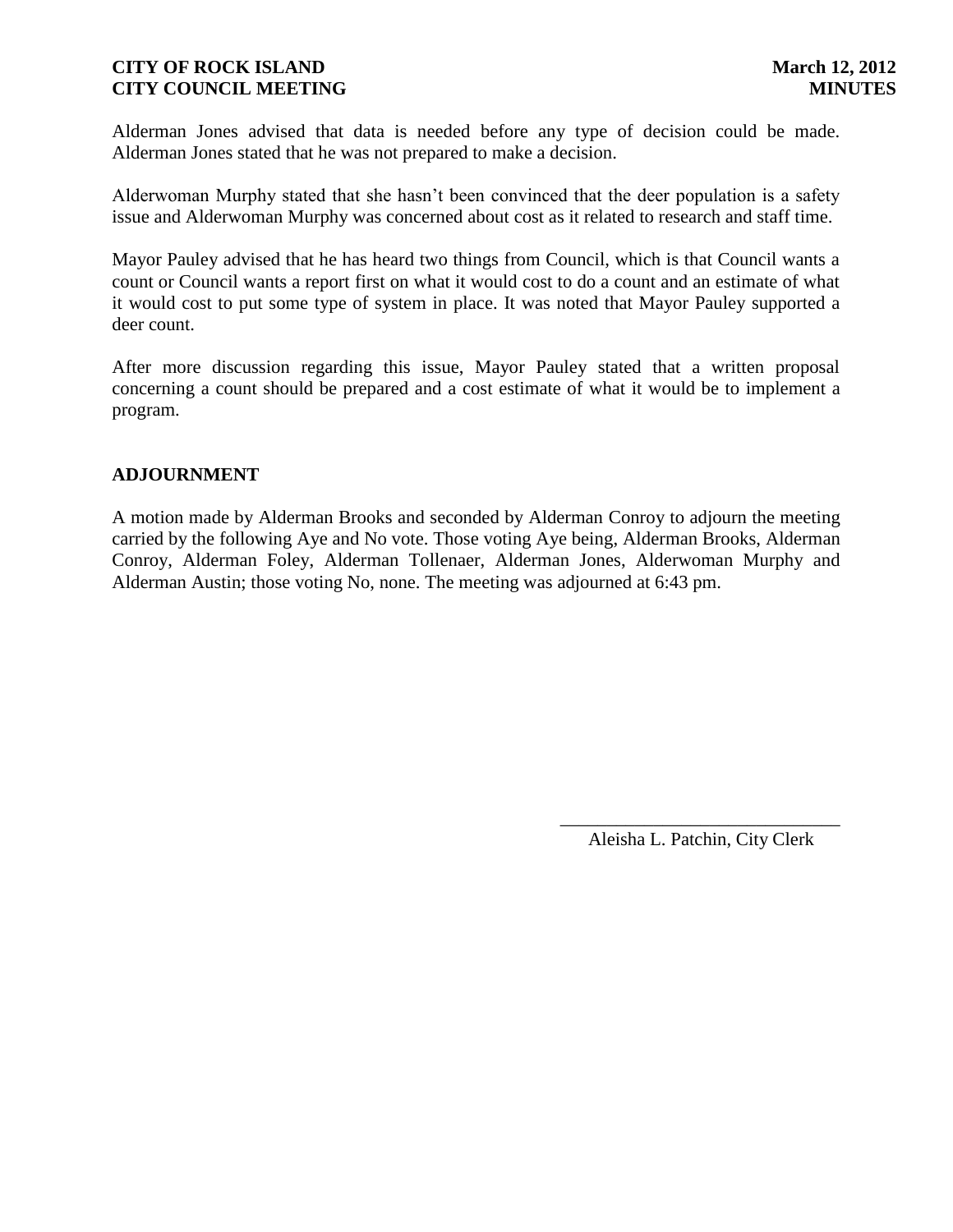Rock Island City Council met in regular session at 6:45 pm in Council Chambers of Rock Island City Hall. Present were Mayor Dennis E. Pauley presiding, and Aldermen Terry M.A. Brooks I, David Conroy, P. J. Foley, Stephen L. Tollenaer, Jason W. Jones, Joy Murphy and Charles O. Austin III. Also present were City Manager Thomas Thomas and City Attorney Ted Kutsunis.

### **Introductory Proceedings**

Mayor Pauley called the meeting to order and led in the Pledge of Allegiance. Alderwoman Murphy gave the Invocation.

# Agenda Item #5 **Minutes of the meeting of March 3, 2012 and Minutes of the meeting of March 5, 2012.**

A motion was made by Alderman Austin and seconded by Alderman Foley to approve the Minutes of the meeting of March 3, 2012 and Minutes of the meeting of March 5, 2012. The motion carried by the following Aye and No vote; those voting Aye being, Alderman Brooks, Alderman Conroy, Alderman Foley, Alderman Tollenaer, Alderman Jones, Alderwoman Murphy and Alderman Austin; those voting No, none.

### Agenda Item #6 **Update Rock Island by Mayor Pauley.**

Mayor Pauley stated that the 2012 St. Patrick's Day Parade will be held on Saturday, March  $17<sup>th</sup>$ at 11:30 am at 23<sup>rd</sup> Street and 4<sup>th</sup> Avenue in Rock Island. It was noted that parade floats, bands, vehicles and walkers will head through downtown Rock Island, across Centennial Bridge and continue its course through downtown Davenport. The Mayor stated to visit [www.ridistrict.com](http://www.ridistrict.com/) for updates.

Mayor Pauley advised that after the St. Patrick's Day Parade has concluded, stay downtown and enjoy the post parade festivities. The Mayor added that Roosters Sports Bar and Grill at 2130 3<sup>rd</sup> Avenue will party until 5:00 pm, Lucky Shamrock Irish Pub at 313 20<sup>th</sup> Street will celebrate with live Irish music until 3:00 pm and Steve's Old Time Tap at  $17<sup>th</sup>$  Street between  $2<sup>nd</sup>$  &  $3<sup>rd</sup>$ Avenues will paint the town green until 7:00 pm.

It was noted that Sixth Ward Alderwoman Joy Murphy and Mayor Dennis Pauley invited the public to attend a Coffee & Conversations event on Saturday, March  $31<sup>st</sup>$  from 9:30 am to 11:30 am at South Park Presbyterian Church at  $1501 \, 30$ <sup>th</sup> Street, Rock Island. The Mayor commented that Coffee & Conversations is an opportunity for the public to ask questions, get answers and visit with the Mayor. Mayor Pauley stated that the event is being hosted to give citizens a chance to voice their concerns or just ask a question. The Mayor advised that he looks forward to meeting with residents to learn what's important to them.

Mayor Pauley stated that Ava Ketter, Director of the Rock Island Public Library since 1999, has announced her pending retirement, effective May 1, 2012. Mayor Pauley stated that Ms. Ketter has worked for 31 years in the library field. It was noted that Ms. Ketter started at the Rock Island Public Library as Assistant Director in 1998. Ms. Ketter had stated that after helping the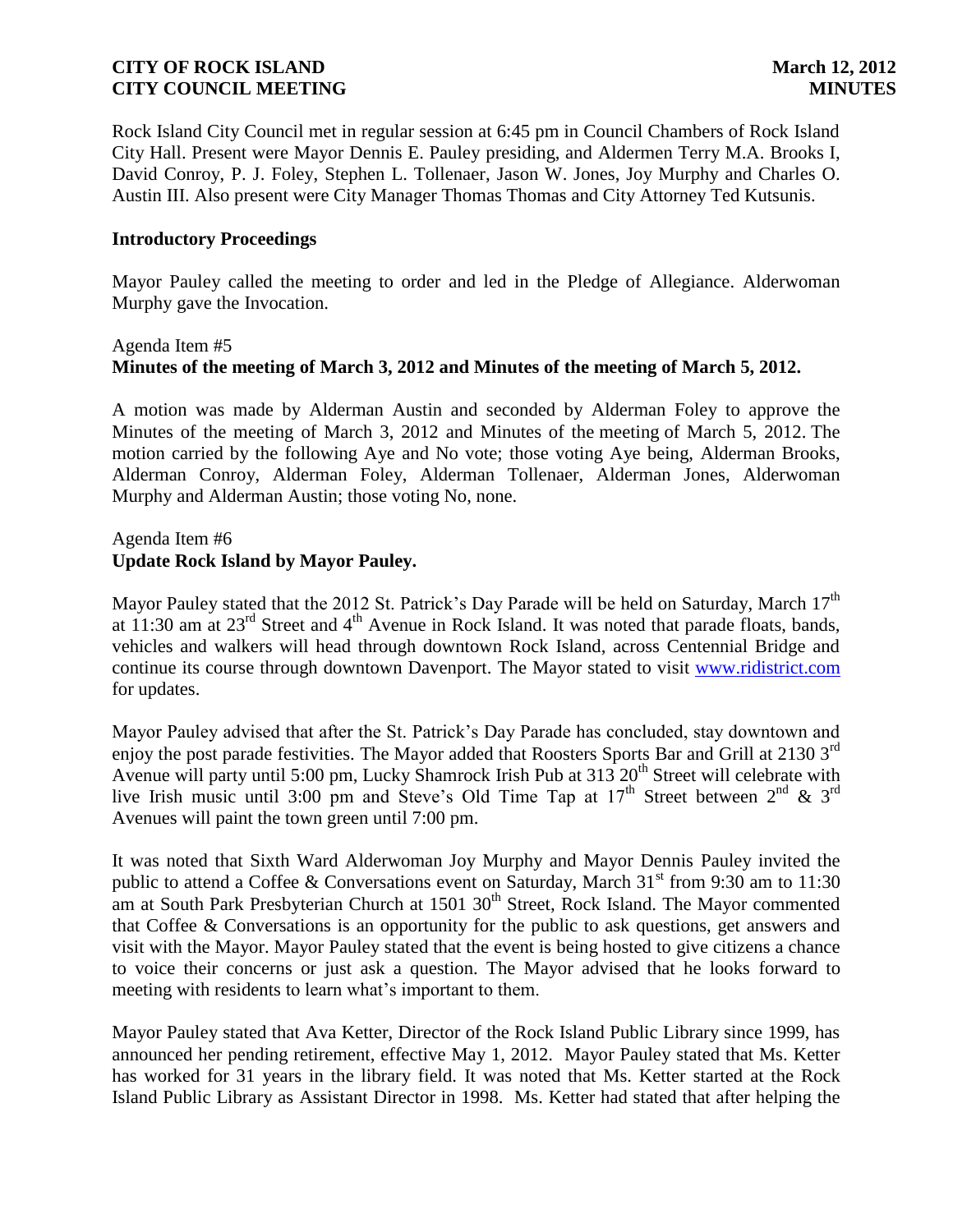library work through the transition to the new RiverShare Library consortium, and the conversion to the new Polaris computer system, she feels comfortable that she is leaving the library in a good place for future success. Mayor Pauley indicated that among Ms. Ketter's accomplishments, she has automated the library for public internet in 1998, managed the Vision 2000 capital campaign that resulted in four building projects, and led the library through multiple consortium and computer conversions. It was noted that as director, Ms. Ketter also works with the boards of the Rock Island Public Library Foundation, the Friends of the Rock Island Public Library, the Milan-Blackhawk Area Public Library District and the Rock Island Library Board of Trustees.

#### Agenda Item #7

# **Public Hearing on the Budget for Fiscal Year 2012/2013.**

Mayor Pauley closed the regular meeting at 6:50 pm and opened a Public Hearing on the Budget for Fiscal Year 2012/2013.

Finance Director Cindy Parchert stepped forward. Ms. Parchert advised that the Fiscal Year 2012/2013 Budget process started in August. It was noted that in December, there was a gap in the budget. Ms. Parchert stated that the budget was then refined. It was noted that after eliminations, the total budget is \$108,293,924.00. Ms. Parchert indicated that this is 2.48% over the current budget year. Ms. Parchert added that most of this is in health insurance, which is an 8.0% increase and IMRF, which is a 4.50% increase.

Ms. Parchert advised that the property tax has no increase in the rate; it remains at \$2.41. It was noted that the City was able to preserve the current staffing levels and avoid layoffs or furloughs. Ms. Parchert stated that the City has maintained services to the citizens as they have in the past; maintained financial security of the City; and accomplished Council's goals.

Mayor Pauley inquired as to whether anyone from the audience would like to speak in favor of the Fiscal Year 2012/2013 budget. No one stepped forward.

Mayor Pauley then inquired as to whether anyone from the audience would like to speak in opposition to the Fiscal Year 2012/2013 budget. No one stepped forward.

With no person coming forward, Mayor Pauley closed the Public Hearing and reconvened the regular meeting at 6:53 pm.

Agenda Item #8 **CLAIMS**

It was moved by Alderman Austin and seconded by Alderwoman Murphy to accept the following reports and authorize payment as recommended. The motion carried by the following Aye and No vote; those voting Aye being, Alderman Brooks, Alderman Conroy, Alderman Foley, Alderman Tollenaer, Alderman Jones, Alderwoman Murphy and Alderman Austin; those voting No, none.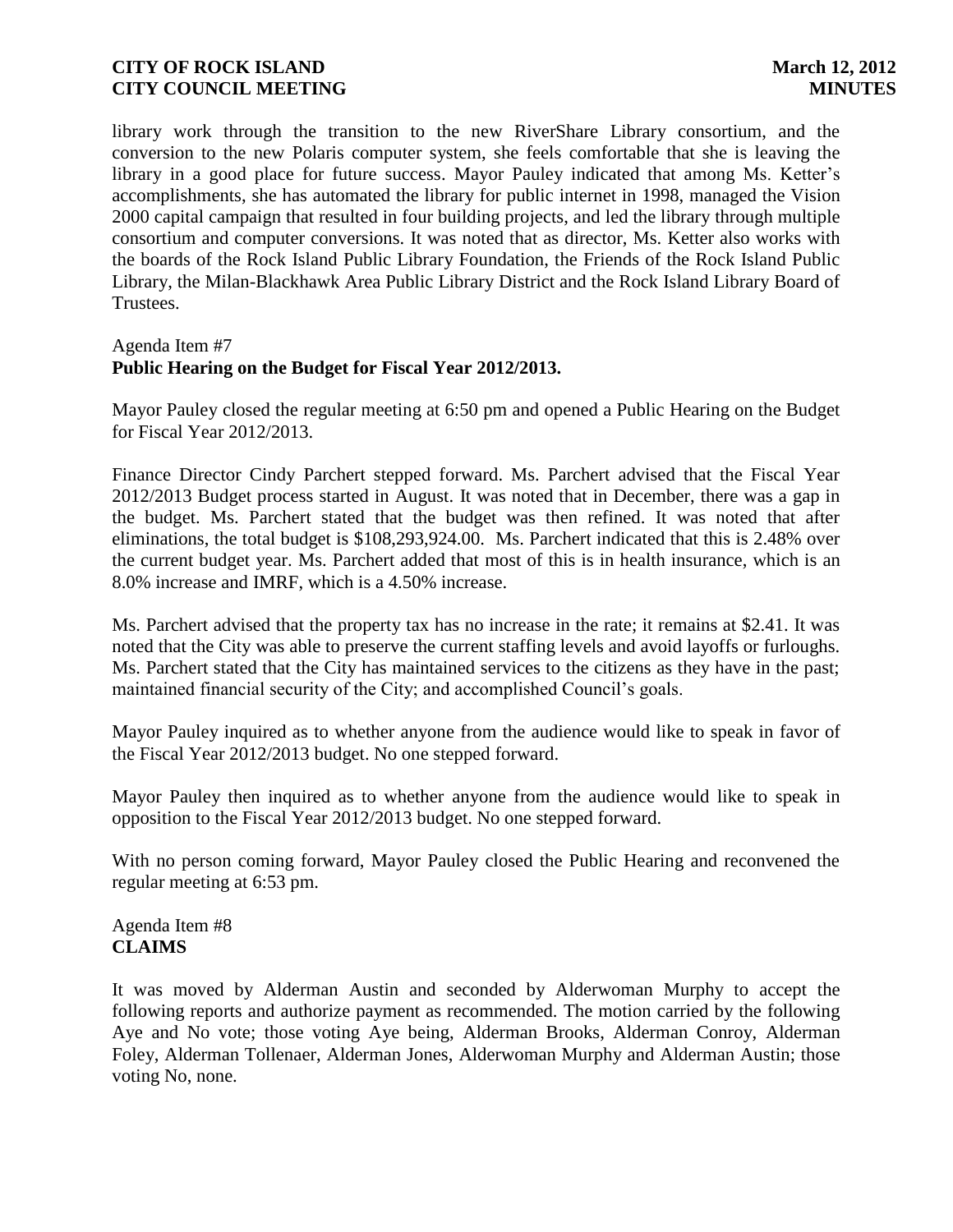- a. Report from the Administrative Services Department regarding payment in the amount of \$1,157.90 to Ronald Dixon for General Liability claim.
- b. Report from the Administrative Services Department regarding payment in the amount of \$2,566.48 to Liberty Mutual Insurance Company for General Liability claim.
- c. Report from the Martin Luther King Center regarding payment #1 in the amount of \$10,161.00 to Reference Audio/Visual for a deposit for audio/visual equipment for the Ida Robinson Banquet Room as part of the expansion/renovation project.
- d. Report from the Public Works Department regarding payment in the amount of \$27,900.00 to HNTB for services provided for the permit process for the Big Island Levee project. (060)
- e. Report from the Public Works Department regarding payment #5 in the amount of \$2,055,834.33 to Civil Constructors, Inc. for services provided for the Wet Weather Treatment System project. (061)

# Agenda Item #9 **Claims for the week of March 2 through March 8 in the amount of \$872,980.38.**

Alderman Conroy moved and Alderman Foley seconded to allow the claims. The motion carried by the following Aye and No vote; those voting Aye being, Alderman Brooks, Alderman Conroy, Alderman Foley, Alderman Tollenaer, Alderman Jones, Alderwoman Murphy and Alderman Austin; those voting No, none.

# Agenda Item #10 **Payroll for the weeks of February 20 through March 4 in the amount of \$1,223,373.40.**

 It was moved by Alderman Foley and seconded by Alderwoman Murphy to allow the payroll. The motion carried by the following Aye and No vote; those voting Aye being, Alderman Brooks, Alderman Conroy, Alderman Foley, Alderman Tollenaer, Alderman Jones, Alderwoman Murphy and Alderman Austin; those voting No, none.

### Agenda Item #11

**Report from the Administrative Services Department regarding a proposed three-year labor agreement between the City and AFSCME B for the period of March 19, 2012 through March 29, 2015.**

Alderman Conroy moved and Alderman Foley seconded to approve the agreement as recommended and authorize the City Manager to execute the contract documents. The motion carried by the following Aye and No vote; those voting Aye being, Alderman Brooks, Alderman Conroy, Alderman Foley, Alderman Tollenaer, Alderman Jones, Alderwoman Murphy and Alderman Austin; those voting No, none.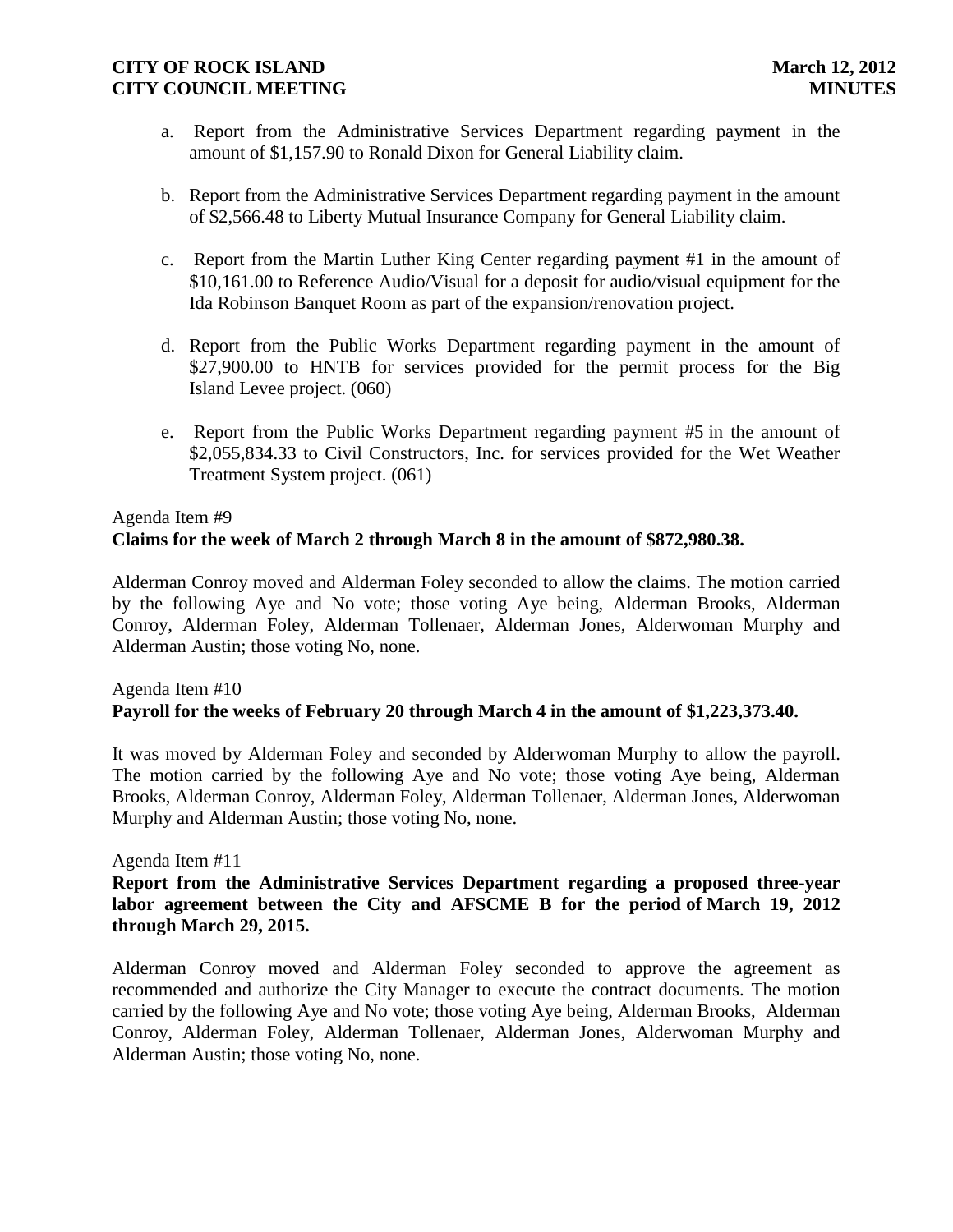#### Agenda Item #12

 **Report from the Community and Economic Development Department regarding a contract with EnviroNet, Inc. for an environmental assessment of Parking Lot C in the amount of \$30,000.00 to be paid from Downtown TIF funds**. (Motion whether or not to take off the table.) (*A Motion remained on the floor -* Alderman Jones moved and Alderwoman Murphy seconded to approve the contract as recommended, authorize the City Manager to execute the contract documents and authorize staff to enroll the site in IEPA's Site Remediation Program*.)*

Note: Agenda Item #12 was tabled at the November 7, 2011 Council meeting.

Alderman Jones moved and Alderman Conroy seconded to take Agenda Item #12 off the table. The motion carried by the following Aye and No vote: those voting Aye being, Alderman Brooks, Alderman Conroy, Alderman Foley, Alderman Tollenaer, Alderman Jones, Alderwoman Murphy and Alderman Austin; those voting No, none.

At this time, Mayor Pauley inquired as to whether anyone had questions or comments in regards to the motion that remained on the floor.

Alderman Tollenaer inquired as to whether anyone has signed an agreement for the development of this property.

Community and Economic Development Director Greg Champagne stated that the City does not have a signed development agreement. Mr. Champagne advised that it is important that this work is done whether or not there is a signed agreement for this lot. Mr. Champagne indicated that if the work is not done, the City may never get a signed agreement on this lot. Mr. Champagne added that this is something that needs to be done to develop this property.

Renaissance Rock Island President Brian Hollenback stated that a conference call is set up for Friday with City staff and Inspections to address some of the design issues and there is definitely something in the works. Mr. Hollenback advised that this is consistent with any predevelopment efforts.

After discussion, the motion that remained on the floor carried by the following Aye and No vote; those voting Aye being, Alderman Brooks, Alderman Conroy, Alderman Foley, Alderman Jones, Alderwoman Murphy and Alderman Austin; those voting No, Alderman Tollenaer.

#### Agenda Item #13

# **Report from the Administrative Services Department regarding a 2.00% General Wage Increase for non-affiliated employees effective April 2, 2012.**

Alderman Austin moved and Alderwoman Murphy seconded to approve the General Wage Increase as recommended. The motion carried by the following Aye and No vote; those voting Aye being, Alderman Brooks, Alderman Conroy, Alderman Foley, Alderman Tollenaer, Alderman Jones, Alderwoman Murphy and Alderman Austin; those voting No, none.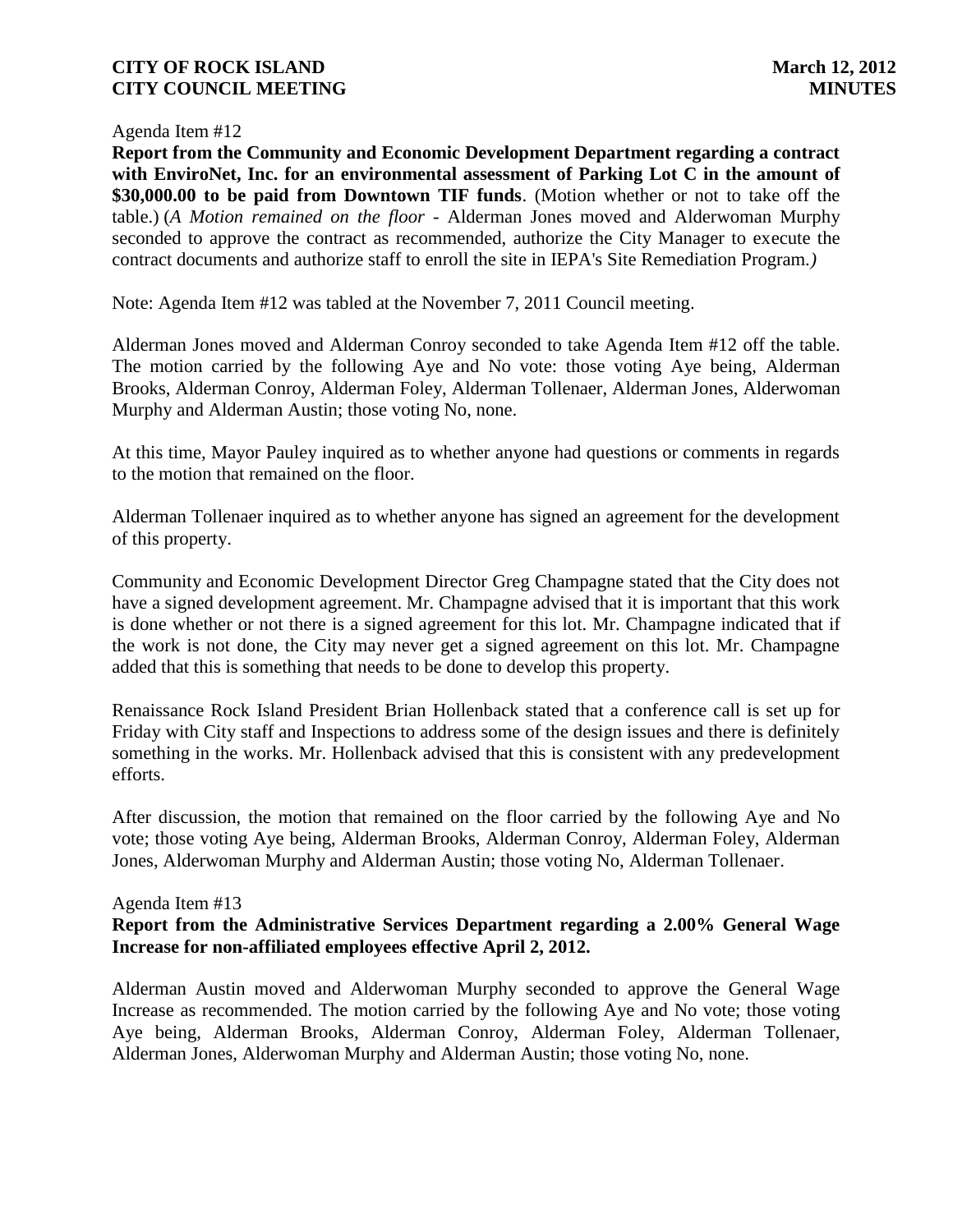#### Agenda Item #14

## **Report from the Public Works Department regarding a request for qualifications, recommending the selection of Missman, Inc. to provide design and construction inspection services related to the Ridgewood Business Park.**

It was moved by Alderwoman Murphy and seconded by Alderman Foley to approve the selection of Missman, Inc. as recommended and authorize the Public Works Department to negotiate a service agreement. The motion carried by the following Aye and No vote; those voting Aye being, Alderman Brooks, Alderman Conroy, Alderman Foley, Alderman Tollenaer, Alderman Jones, Alderwoman Murphy and Alderman Austin; those voting No, none.

#### Agenda Item #15

# **Report from the Traffic Engineering Committee regarding a request from Dan Vinar to install a handicapped parking space at 4520 13th Avenue**.

Alderwoman Murphy moved to approve the request as recommended and have the parking space be west of the steps in front of Mr. Vinar's residence and refer to the City Attorney for an ordinance, Alderman Conroy seconded. The motion carried by the following Aye and No vote; those voting Aye being, Alderman Brooks, Alderman Conroy, Alderman Foley, Alderman Tollenaer, Alderman Jones, Alderwoman Murphy and Alderman Austin; those voting No, none.

#### Agenda Item #16

# **Report from the Traffic Engineering Committee regarding a request from Panther Uniforms, Inc. to install two 30 minute parking meters on 2nd Avenue in front of their new location at 1600 2nd Avenue.**

It was moved by Alderman Jones and seconded by Alderwoman Murphy to approve moving the two current 30 minute parking meters in front of 1609  $2<sup>nd</sup>$  Avenue to 1600  $2<sup>nd</sup>$  Avenue. The motion carried by the following Aye and No vote; those voting Aye being, Alderman Brooks, Alderman Conroy, Alderman Foley, Alderman Tollenaer, Alderman Jones, Alderwoman Murphy and Alderman Austin; those voting No, none.

# Agenda Item #17 **Report from the Mayor regarding a reappointment to the Police and Fire Commission.**

Alderman Foley moved and Alderman Tollenaer seconded to approve the reappointment as recommended. The motion carried by the following Aye and No vote; those voting Aye being, Alderman Brooks, Alderman Conroy, Alderman Foley, Alderman Tollenaer, Alderman Jones, Alderwoman Murphy and Alderman Austin; those voting No, none.

Dr. John Hildreth was reappointed to the Police and Fire Commission with a term expiring on April 20, 2015.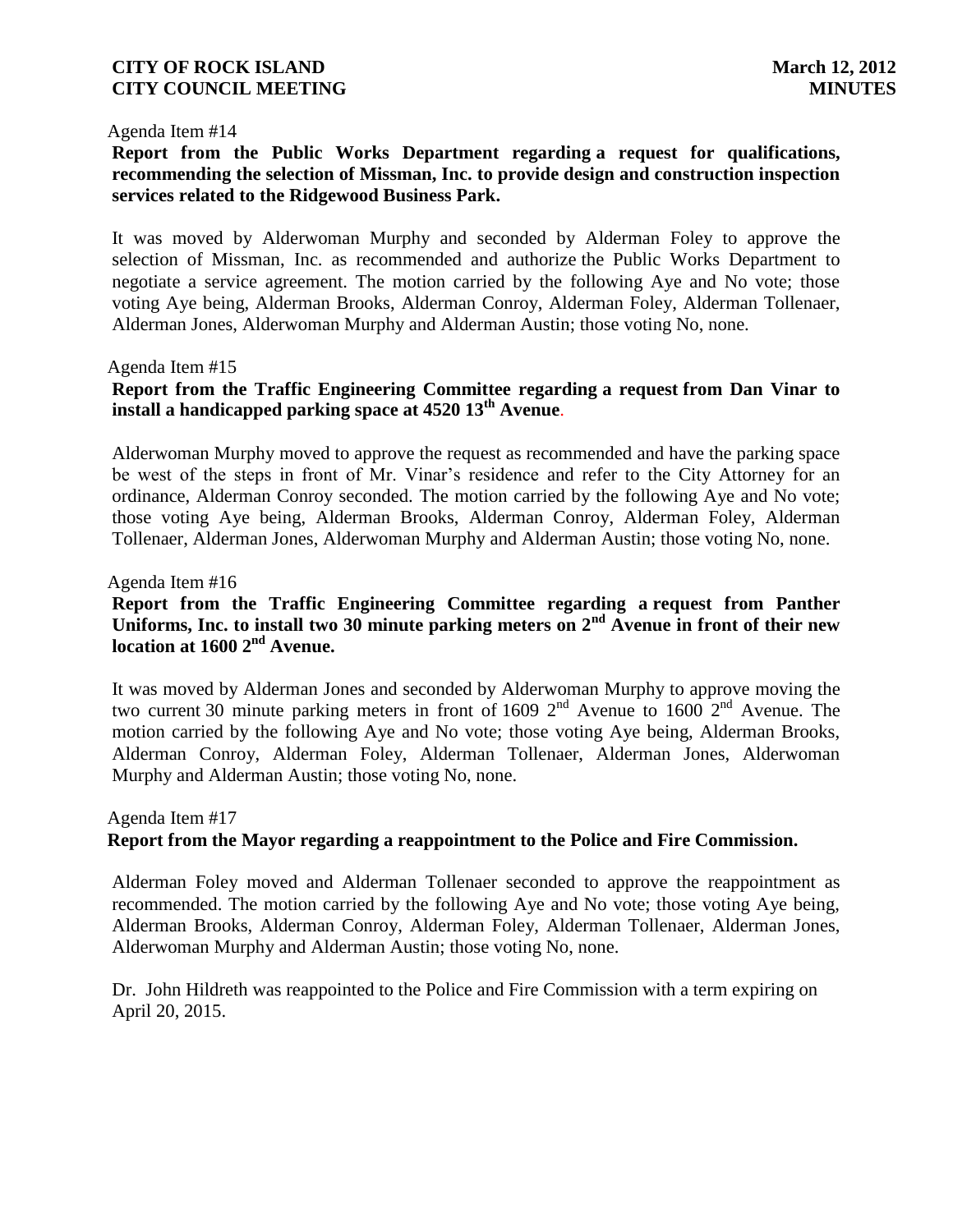#### Agenda Item #18

**Report from the City Clerk regarding a request from Reverend Willie E. Jones of the People's Missionary Baptist Church for parking to be permitted at the curbside along the east and west sides of 23rd Street between 5th and 6th Avenues on Tuesday, March 20th , Thursday, March 22nd and Friday, March 23rd from 5:00 pm until 9:00 pm for their Leadership Workshop.**

It was moved by Alderman Jones and seconded by Alderwoman Murphy to approve the request as recommended. The motion carried by the following Aye and No vote; those voting Aye being, Alderman Brooks, Alderman Conroy, Alderman Foley, Alderman Tollenaer, Alderman Jones, Alderwoman Murphy and Alderman Austin; those voting No, none.

#### Agenda Item #19

# **Report from the City Clerk regarding an application and Resolution for the Cornbelt Running Club to hold their Quad Cities Distance Classic Half Marathon and 5K Road Race on Sunday, May 13, 2012.**

Alderwoman Murphy moved and Alderman Austin seconded to approve the application as recommended and adopt the resolution. The motion carried by the following Aye and No vote; those voting Aye being, Alderman Brooks, Alderman Conroy, Alderman Foley, Alderman Tollenaer, Alderman Jones, Alderwoman Murphy and Alderman Austin; those voting No, none.

#### Agenda Item #20

## **Report from the City Clerk regarding two Plaza activity applications from RIBCO requesting two additional days as part of their annual outdoor Summer Concert Series to be held on Friday, July 27 and Friday, August 17, 2012.**

It was moved by Alderman Jones and seconded by Alderwoman Murphy to approve the events as recommended, subject to complying with all liquor and Plaza regulations. The motion carried by the following Aye and No vote; those voting Aye being, Alderman Brooks, Alderman Conroy, Alderman Foley, Alderman Tollenaer, Alderman Jones, Alderwoman Murphy and Alderman Austin; those voting No, none.

#### Agenda Item #21 **Other Business**

Alderman Tollenaer stated that tomorrow night, the Corps of Engineers will hold a public meeting at 6:00 pm at the Milan Community Center in regards to the work they will be doing at Mill Creek.

Alderman Conroy stated that Schwiebert Riverfront Park received another award from the Wisconsin Chapter of the American Society of Landscaping and Architecture. Alderman Conroy advised that the City has not only one of the outstanding parks in the Quad Cities, but it is also recognized throughout the country.

Alderman Austin stated that on Thursday, April  $12<sup>th</sup>$ , he will be holding his annual Ward meeting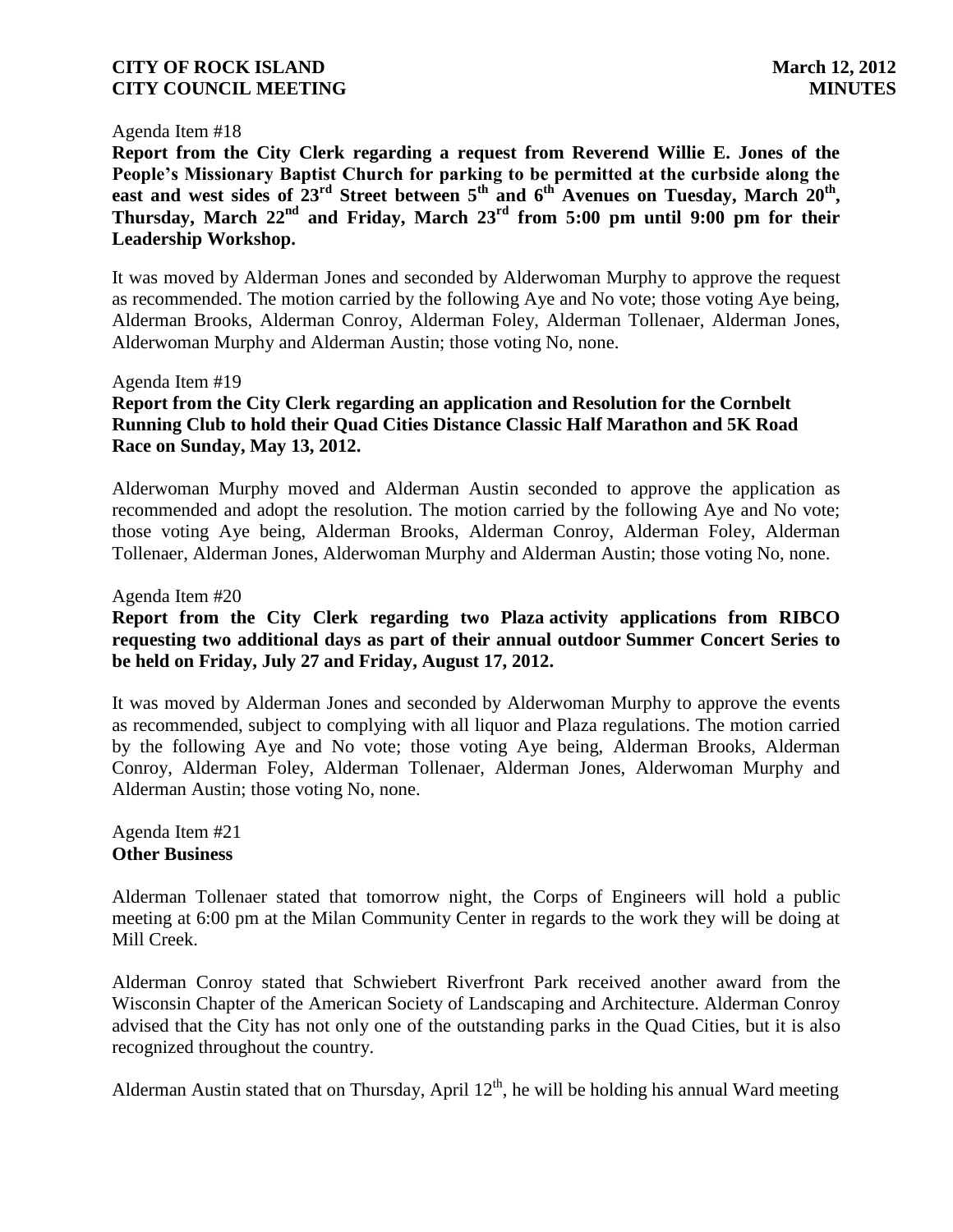at the Nazarene Church at 6:30 pm. Alderman Austin advised that City Manager Thomas will be there. Alderman Austin added that this is an opportunity for not only citizens of the  $7<sup>th</sup>$  Ward, but for all citizens of Rock Island to listen to ideas and concerns and to share ideas and concerns.

Alderwoman Murphy reminded everyone to Shop Rock Island. Alderwoman Murphy stated that the St. Patrick's Day Parade is on Saturday, and there are lots of businesses in Rock Island that are having post parade events or celebrations. Alderwoman Murphy encouraged everyone to shop local; Shop Rock Island.

Mary DeVine of  $4563 \ 12^{th}$  Avenue stepped forward. Ms. DeVine stated that her property is located in the Parkview neighborhood located in the Keystone District. Ms. DeVine advised that she was at the meeting on behalf of the neighbors to petition for the removal of the green and red hazard signs placed at the end of  $12<sup>th</sup>$  Avenue off of  $45<sup>th</sup>$  Street located in the Parkview neighborhood. It was noted that the signs were placed by the City. Ms. DeVine commented that the signs are unsightly and are in great contrast to this quiet and unique secluded area.

It was noted that a petition and other documents were distributed to Council in regards to this issue. Ms. DeVine advised that the neighbors would like the industrial looking hazard signs removed and be replaced with a low bearing wall or decorative fence, which would be more fitting with the uniqueness of the neighborhood. Ms. DeVine further discussed this issue.

Council discussed this issue.

Alderman Austin inquired as to whether the signs are there for a safety purpose or is it mandated.

Street Maintenance Superintendant Randy Tweet stated that it is not required, but the only authorized marker according to the Uniform Code of Traffic Devices is that type of sign.

Alderman Tollenaer inquired as to whether Traffic and Engineering has told the neighborhood that the signs would not be taken down.

Ms. DeVine stated that they were told that the signs would not be taken down.

After more discussion, Alderwoman Murphy inquired upon Council to support the removal of the signs. Alderwoman Murphy stated that if the purpose is to let people know that it is a dead end then a lower profile warning would accomplish the same thing.

Mayor Pauley advised that no action could be taken at this time; staff would have to prepare a report for the Agenda for Council consideration.

#### Agenda Item #22 **Executive Session on Personnel.**

A motion was made by Alderman Foley and seconded by Alderman Conroy at 7:14 pm to recess to Executive Session on matters of Personnel. The motion carried on a roll call vote. Those